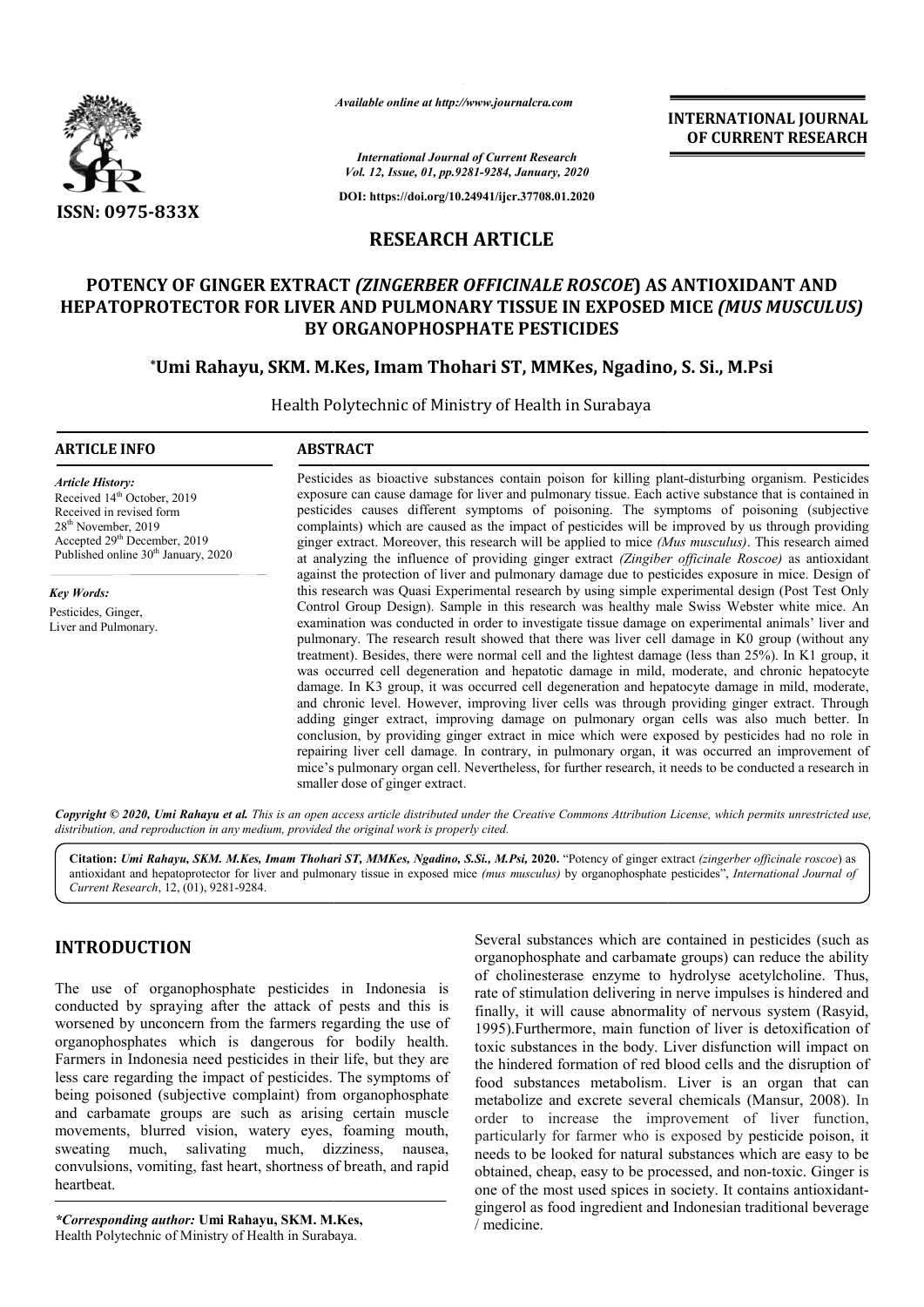Moreover, it has been conducted a research against SGPT (Serum Glutamic Pyruvate Transaminase) level and description of hepatic histopathology due to exposure of Allaetrin by Achmad Fathir in 2010. Rachmaniyah et.al, in 2018 with the title "*Pengaruh rimpang Jahe (Zingerber officinale Roscoe) terhadap aktivitas enzim Kolinestarase akibat paparan pestisida pada mencit terpapar pestisida Organofosfat*" (Effect of Ginger rhizome (*Zingerber officinale Roscoe*) on cholinestarase enzyme activity due to pesticide exposure in exposed mice by Organophosphate pesticides) has proved that ginger has very strong antioxidant activity and can improve cholinesterase enzyme activity in mice which are exposed by pesticides. In conducted research by Fugio et al regarding the characteristic of antioxidant in chemical component of ginger was found the component of several compounds which had important role in antioxidant activity of ginger: gingerdiol, gingerol, caffeic acid, camphene, capsaicin, chlorogenic acid, curcumin, delphinidin, eugenol, ferulic acid, gamma terpinen, isoeugenol, melatonin, myrcene, sam vanilat, vanillin, and zingerone. (Utami A Meryalita Prihatin et al, 2012). Conducted research by Yuli Haryani, 2016, also proved that ginger rhizome water extract (*Zingiber off Cinale* ) could reduce AgNO3 in simple biosynthesis of silver nanoparticles at room temperature simply. Result of previous research (Imam Thohari et al, 2017) explained the function of red guava extract (*Psidium Guajava L* ) as antioxidant that could protect liver cell membranes damage due to exposure of cigarette smoke. This research proved that red guava extract (*Psidium Guajava L*) could improve cell membrane that was seen through how big the serosis in liver cell in white mice after being induced by cigarette smoke.

Result of conducted research by Anam(2008) proved that the poisoning level of farmers by pesticides in Batu Mediri subvillage, Karang Pule sub-district showed that from 11 farmers who did not use personal protective equipment, the 10 farmers of them (90%) suffered from mild poisoning and 1 farmer suffered from moderate poisoning. There were 13 farmers who were landowners and 112 farm laborers in Kembang Kuning Hamlet Sub-Village, Gerimax Village, Narmada Sub-District, West Lombok District, Indonesia used pesticides in organophosphate and carbamate category and type of Parathion and Selvin by spraying. Until recently, it has no research which explains that ginger rhizome can repair liver cell damage due to exposure of pesticide smoke. Moreover, according to the background above, we were interested to conduct a research with title: **"***Hipoprotektor ekstract jahe sebagai antioksidan pada mencit yang terpapar pestisida*" (Hypoprotector of ginger extract as an antioxidant on exposed mice by pesticides). This research was as an alternative of solution for the farmers who were pesticide poisoning by using ginger rhizome as the antioxidant because from preliminary research, it stated that ginger extract *(zinger officinle rosue*) as antioxidant had succeeded to improve the activity of cholinesterase enzymes and reduce SGOT (serum glutamic oxaloacetic transaminase) levels in experimental animals.

From the previous research, Lilis S 2005, proved the biggest content in ginger rhizome was gingerol 6,1% and shogaol 4,3%, which were as active substances as the antioxidant. Furthermore, this research aimed at analyzing the influence of providing ginger extract *(Zingiber officinale Roscoe)* as an antioxidant against the protection of liver and pulmonary damage due to exposure of pesticides in0,005 gr/l on white mice.

## **RESEARCH METHOD**

This research was quasi-experimental research by using simple experimental design (Post Test Only Control GroupDesign). One group in this research was given a treatment and another group was not given any treatment. For the sample collection, the researchers used simpler and omsampling method. The sample in this research was male white mice which were 3-4 weeks old and their weight were about 20-25gr.The minimum sample that was used was 7 mice for each group, thus, total sample in this research was 28 mice. Schematically, design of this research could be illustrated as below:



Notes:

R: randomization

 $K_0$ : pretest group ( without any treatment)

 $K_1$ : treatment group 1( being given exposure of pesticide smoke in 0,001gr/l)

K2: treatment group 2 (being given pesticide smoke and given treatment of ginger extract in 0,0001 gr/lt)

K3: treatment group 3 (being given pesticide smoke and given treatment of ginger rhizome extract in dose of 0,005 g/lt)

#### **Research Procedures**

**Preparation for Experimental Animal:** Experimental animals (white mice) were adapted for 7 days by feeding, drinking, and resting naturally in a cage (being bred in Biochemistry Laboratory of Airlangga University in Surabaya, East Java Province, Indonesia). Besides, the mice were grouped randomly to be 4 treatment groups.

**Providing Pesticides in Experimental Animal:** The exposure of cigarette smoke was for 1 month. In a day, the experimental mice were exposed by pesticides in 0,001 gr/lt. The exposure was conducted by using nebulizer (usually was used for baby), then, it was connected to spray tool which was sprayed into the Indonesian traditionaldrum (*kendang*).

**Providing ginger extract:** *(Zingiber officinale Roscoe)*was given through *sonde*, into white mice's mouth every day with the dose in 0,001 and 0,005 gr/lt.

Taking the pulmonary and liver organ from experimental animal (white mice) was conducted by surgery firstly. Some organ that will be made for microscope observation object (*preparat*) was saved firstly in PFA solution (*Paraformaldehid* 4%). Producing microscope observation object (*preparat*) used HE(Hematoksilin Eosin) staining method. The observation was focused on smooth muscle tissue (conducted in Anatomy laboratory of Airlangga University Surabaya).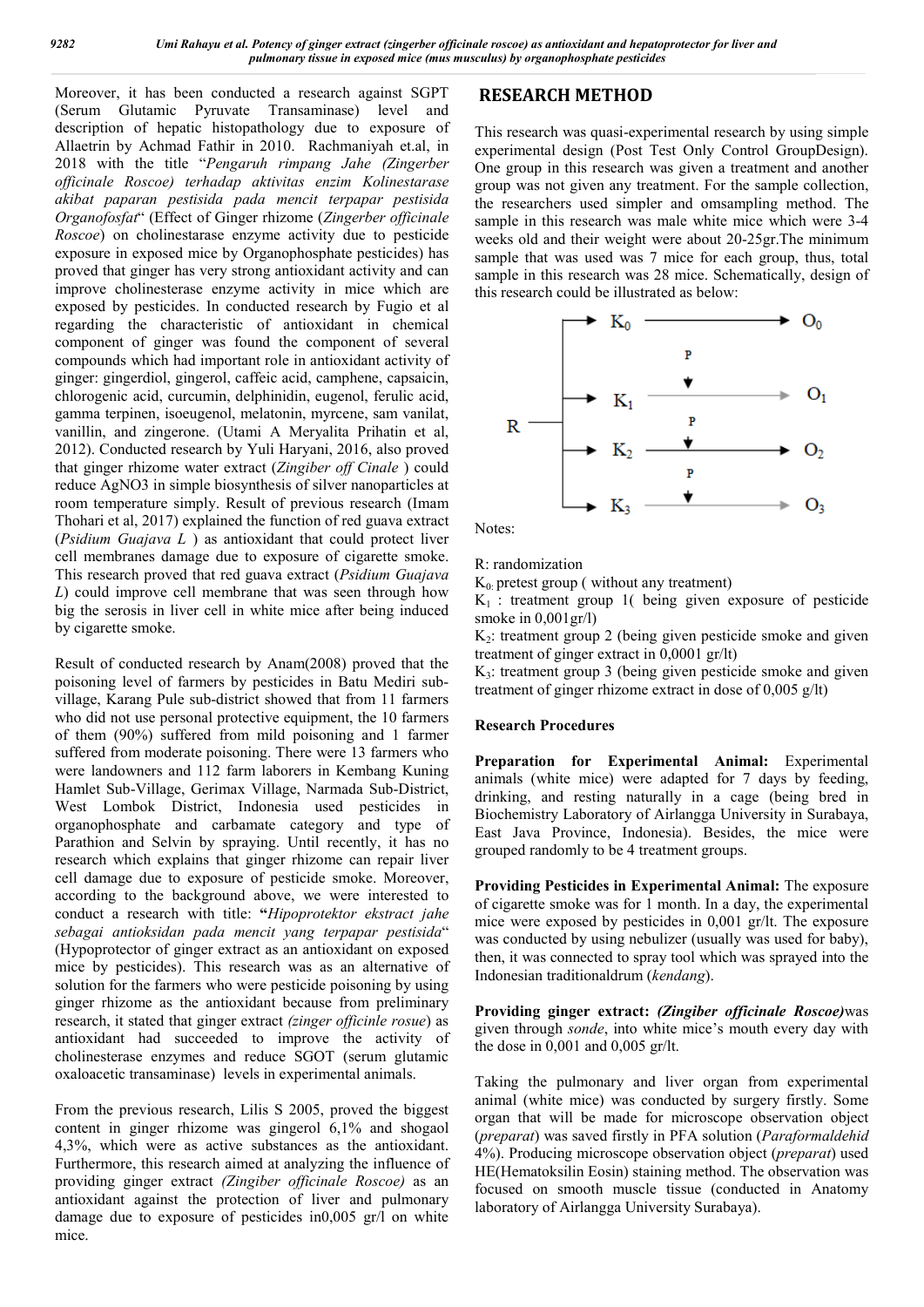**Observation of Histopathology of Liver:** Observation was conducted by looking at the microscope observation object (*preparat*) of histopathology of liver between treatment group and control group through magnification of 400 times. Then, it was counted for average of weight score for histopathological change. Meanwhile, the criteria of assessment of cell histopathology degrees were:

**Observation of Histopathology of Liver:** The observation was seen from the microscope observation object (*preparat)*  from staining result in magnification of 100x and the target that was read was the percentage of widening of alveolar lumen in broad field of view and presence of infiltration of inflammation cell.

## **RESEARCH RESULT**

**Histopathological damage of mice's(Musmusculus) Liver Tissue due to the exposure of pesticide in 0,0001 gr/l:** One of the purposes in this research was in order to investigate cell damage of liver tissue as the influence of pesticide exposure in 0,001 gr/lt. An observation was conducted in Control Group (K0) and Treatment Group (group that was exposed by pesticides (K1)). However, there was a significant difference from both of them. In K0 group, the average of weight score was 73% and it was occurred histopathic changes in the liver from four fields of view. Meanwhile, the average in K1 group resulted58%.According to the observation result in K0 group, hepatocytes were seemed normal which were showed by the composition of liver cells and they were consisted of hexagonal units, which were known as lobules hepaticus (liver). The center of each lobule was a central vein, which was radially surrounded by a plate of liver cells and the shape of the cells were round and oval.

| Rate of Change                                   | /alue |
|--------------------------------------------------|-------|
| Normal                                           |       |
| Damage of mild hepatocyte cells ( $\leq$ 25%)    |       |
| Damage of moderate hepatocyte cells (25-50%)     |       |
| Damage of chronic hepatocyte cells $(\geq 50\%)$ |       |

| Rate of Change                                                                                            | Value         |
|-----------------------------------------------------------------------------------------------------------|---------------|
| Normal                                                                                                    |               |
| Occurred damage cells/ infiltration of inflammation cell<br>(mild) $\leq$ 25% from broad field of view    |               |
| Occurred damage cells/ infiltration of inflammation cell<br>(moderate)25-50% from broad field of view     | $\mathcal{D}$ |
| Occurred damage cells/ infiltration of inflammation cell<br>(chronic) $\geq$ 50% from broad field of view |               |

The damage of liver cell in K1 group (treatment 1) that was exposed by pesticides in 0,001 gr/lt showed the liver cell degenerated and underwent necrosis in around 25 – 50%. The damage of liver cell by pesticides was likely occurred as the impact of several factors, dose, exposure time, and its types. Commonly, the liver cell had high regeneration ability, tissue loss due to toxic substances that triggered the mechanism of cell division and it continued until the improvement of tissue mass was achieved. Furthermore, necrosis process was begun by weakening of blood vessel wall, inflammatory response, and the formation of plaque which was foam cells and the blood clots was formed. Foam cell was a layer that contained macrophages which was laden with lipid and smooth muscle cells whose cytoplasm was raised by lipids. This foam cell was a component in forming lipid zones and smooth muscle cells that enlarged by lipids.

Fatty streak was consisted of fat-filled foam cells which were lesions that did not increase significantly, thus, it did not cause impaired blood flow. Furthermore, the correlation between fatty streak and atherosclerotic plaques was unclear although these patches could develop into plaques. Improvement of liver tissue cell as the impact of giving ginger extract *(Zingiber officinale Roscoe)* in dose of 0,0001 gr/l against cell damage in liver organ due to pesticide exposure in dose of 0,0005 gr/lt: In K2 group (treatment 2 (it was exposed by pesticide and was given ginger extract *(Zingiber officinale Roscoe))* as antioxidant against the improvement of tissue cell in histopathology of broncus that underwent cell damage due to exposure of cigarette smoke in white mice. The description of liver cell in this K2 group was seemed to degenerate cell. Degeneration change was a change whose process was reversible, which meant that it could return as what it was in the beginning. Thus, cell would return to be healthy as before being exposed by pesticides. Theoretically, the process of liver cell damage was begun from degeneration process with criteria of cell swelling. The criterion was observed in the treatment of providing ginger extract *(Zingiber officinale Roscoe)* that was as antioxidant. A treatment of providing *gingerol,* shogaol, *dhearil* heptanoite as high antioxidant caused extracellular fluid entered into the cytosol in large quantities. (Annisa, Agata 2016). In K2 group that was given ginger extract *(Zingiber officinale Roscoe)* as antioxidant was obtained data that damage of histopathological structure decreased more than in K1 group (without any providing ginger extract *(Zingiber officinale Roscoe)*)*.* Shogaol that was as an antioxidant had role in improving liver cell damage due to pesticide exposure with recovery effect and the level of damage was mild (0- 25%).

**Improvement of tissue cell in liver due to providing ginger extract***(Zingiber officinale Roscoe)* **in dose of 0,005gr/lt against cell damage in liver due to pesticide exposure in dose of 0,0001 gr/lt:** In K3 group was different with  $K_1$  group which had been exposed by pesticide in 0,0001 gr/lt for 30 days and it was injected with ginger extract as the antioxidant. Description of histopathological liver in K3 group was seen that the damage of histopathological structure decreased more rather than in K1 group (treatment only with pesticide). In this group, there was hepatosis that underwent microvescular steatosis (fatty degeneration). Besides, in liver cell, a central vein underwent blood containment that was seen as lumen of central vein and it was covered by a red mass which was the blood that blocked these vessels. Besides, there were also bleeding of veriver and inflammation cells around the liver cell. In this K3 group, there were central vein, hepatocyte, and lobius cells which were almost in normal condition. Although the decrease of damage had not reached the illustration of normal histopathology, result of this research had undergone cell improvement and this was possibly caused by lack of time in providing ginger extract *(Zingiber officinale Roscoe)*or a mistake in providing the dose. Compound in category of *Shogaol an gingerol*also could induce necrosis and stopped the cell cycle through the mechanism of inhibition of enzyme topoisomerase. *Shogaol an gingerol* also improved excretion of the glutathione S -tranferase enzyme which could detoxify carcinogens so that the body was eliminated quickly.

## **Conclusion**

 There was damage of the structure of liver tissue (moderate hepatocyte damage) and pulmonary (scar